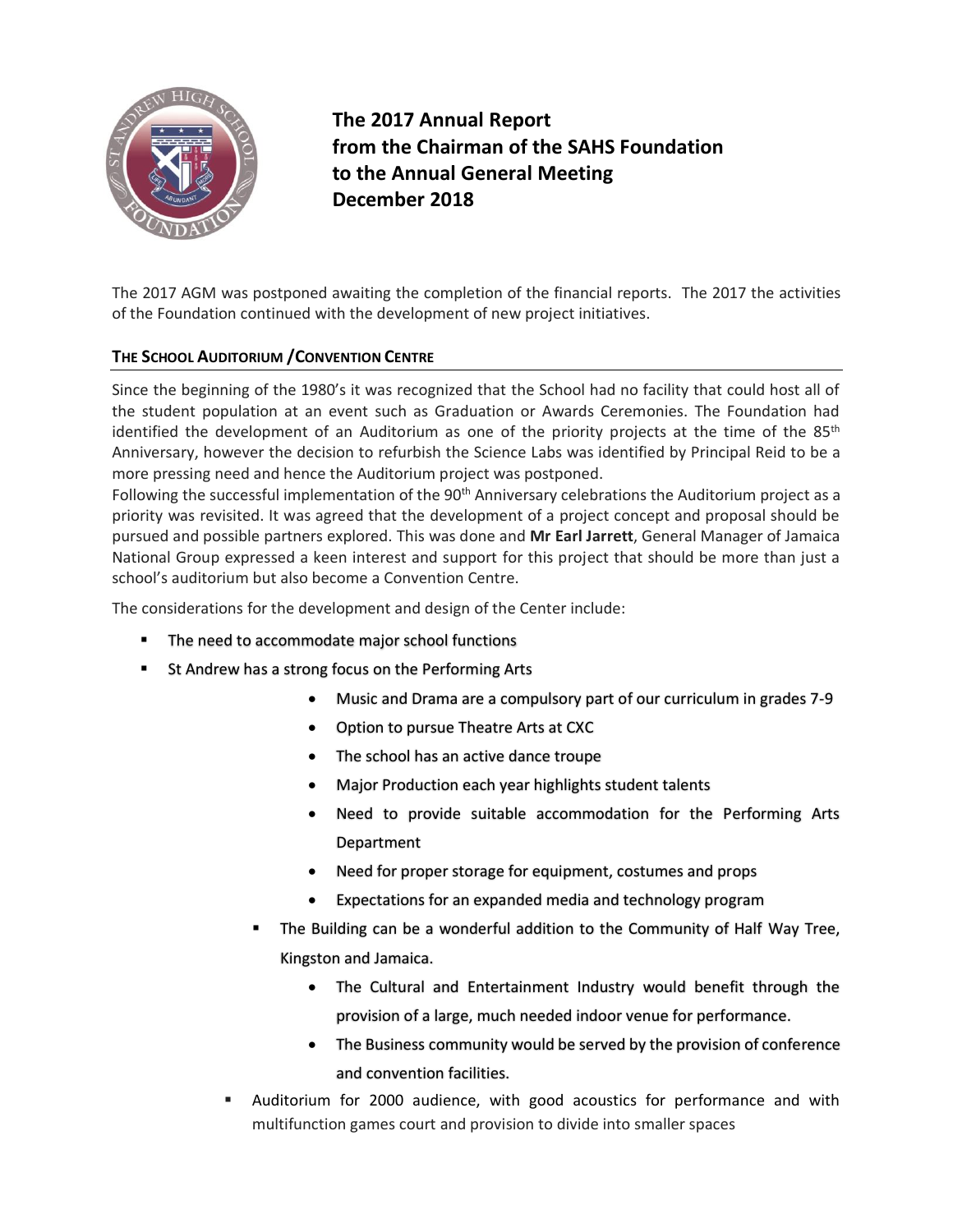- Parking for as many as vehicles as possible with possibility of separating areas for lease
- Lobby to include exhibition area and function area, and all conveniences.
- Stage for music, dance and theatrical production.
- Back stage area with modern facilities for dressing, costume, sets, props, lighting, etc.
- **Conference facilities and classrooms with variable size rooms, break out space, etc.**
- Multipurpose facility to hold indoor sports such as netball, badminton, table tennis
- **EXEDENT Administrative offices for Performing Arts Department and for Multipurpose Center.**
- Teaching areas for music, dance and drama.
- **EXED** Building to incorporate water harvesting, energy efficiency and alternative energy generation
- "Landmark" Building

KPMG conducted their due diligence assessment of the SAHS Foundation which has now been successfully completed. They submitted a draft letter of engagement which set out the scope of work that they would undertake with respect to the feasibility study for the Auditorium/Convention Centre project. The objective of this study is to assist the St. Andrew High School Foundation in determining the economic feasibility of this project. This will provide the basis for accessing the financial support required to undertake this major venture. During this phase, the initial building specifications and design along with estimated construction costs will be prepared by SAOG Architect **Ann Hodges**. **Raymond Campbell**, from KPMG who is also a parent will conduct the feasibility study.

Mr. **Earl Jarrett**, General Manager at JN Group, reviewed the draft letter of agreement and agreed to provide a Grant to support this study.

A letter confirming these discussions and requesting the Grant has was sent to Mr. Jarrett. Unfortunately, Mr Jarrett fell ill shortly after this but has verbally indicated his continued support for the project.

In January 2017 Ann Hodges presented the proposed design for the Convention Center and this was accepted and supported by the Board of Directors. The Principal also received endorsement from the Heads of both Churches.

Some changes are being made to the design to ensure availability of adequate parking.

**In addition,** Dorothy Pine-McClarty is pursuing the possible transfer of the land to the school or extension of the lease agreement for an additional 50 year.

## **FUNDRAISING**

## **Annual Legacy Golf Tournament:**

Severe heavy rainfall during October led to the postponement of the annual Legacy Golf Tournament from end of October to the first weekend in November. Despite the continued uncertainty of heavy rainfall which started on the morning of the Friday 3<sup>rd</sup> November 2017, the main fundraiser for 2017, the St Andrew Legacy Golf Classic, was successfully held at the Constant Spring Golf Club on Saturday 4<sup>th</sup> November, starting at 8.30am. It ended with the Prizegiving at the end of play. Over 70 golfers participated, including juniors and one SAHS student from the newly formed Golf Club played for the first time. On the Friday evening, there was a fun evening with cocktails and a Putting Contest. We took the opportunity to launch and promote the *Golf for Girls* initiative to encourage sponsors to support this activity and to promote the involvement other schools along the Constant Spring corridor to form Golf Clubs at their schools. This event raised \$1.45 million.